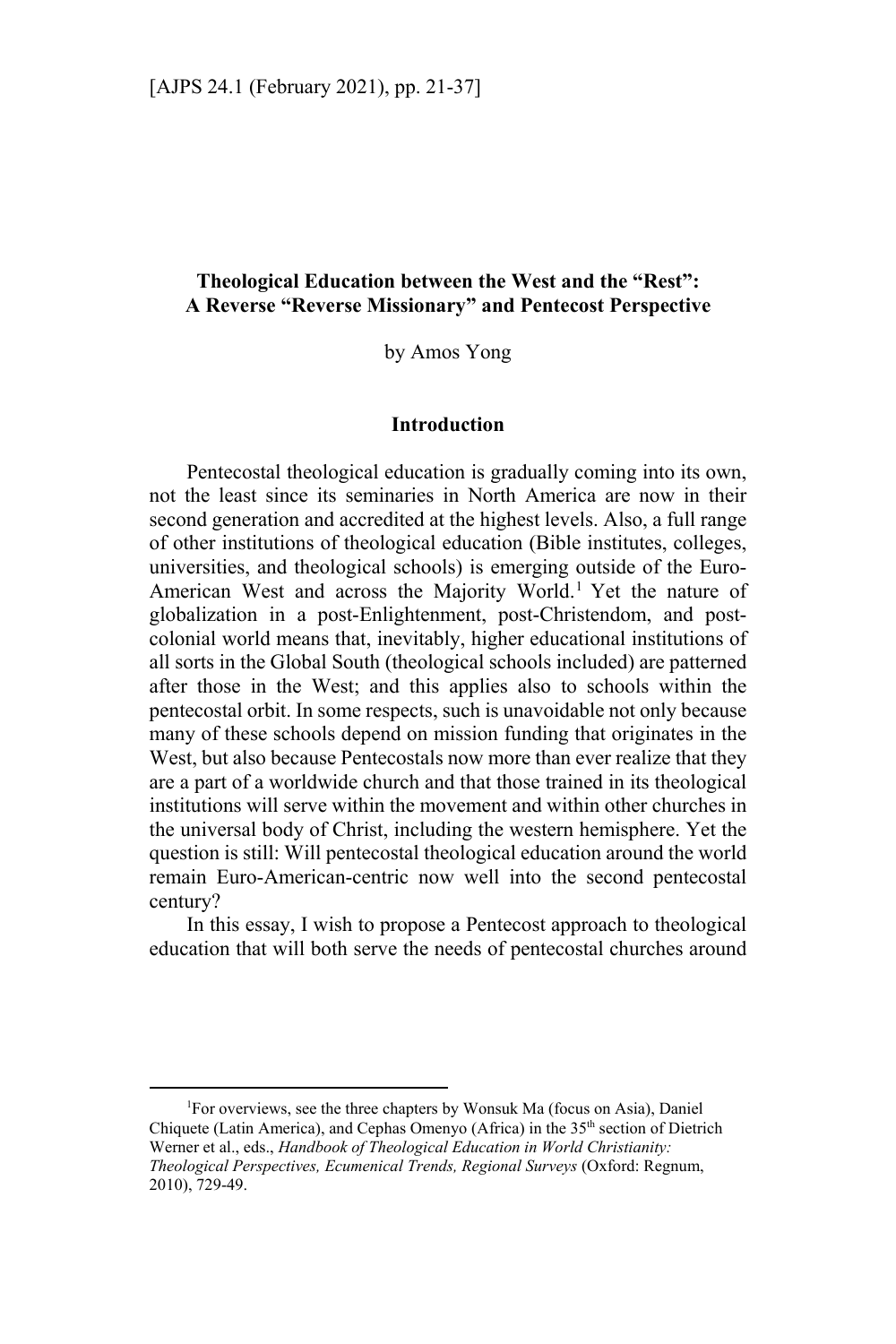the world and engage with the church ecumenical as well.<sup>2</sup> To appreciate this proposal, however, we begin by situating the reigning paradigm of the West for theological education that continues to norm fledgling efforts elsewhere, then sketch the overall contours of our Pentecost model, and lastly explicate some of the implications of this vision for pentecostal theological institutions, especially in the Majority World. Our goal in such a short piece cannot be exhaustive, but it can serve as a springboard for ongoing reflection and discussion.

One caveat, however, needs to be registered: that being my own theological education and institutional location in the West. Although I have visited pentecostal schools and seminaries in every continent, my experience and perspective is predominantly western. Yes, I was born in Malaysia to Assemblies of God pastors who migrated to the United States when I was age ten to minister among Chinese-speaking immigrants to Northern California; thus, overnight, I became an Assemblies of God missionary kid.<sup>3</sup> Yet all of my theological schooling and formation has been in North America, and I have only taught (in three different theological institutions) in this context.<sup>4</sup> Hence, I can claim from this space no more than what I am calling 'a reverse-reverse missionary perspective'. That denotes I am applying what missiologists

 $\overline{a}$ Note how in this essay *pentecostal* (capitalized when used as part of a name or to refer to a group of persons, but not when used adjectivally) always qualifies the modern group of churches with roots, at least in part, in the Azusa Street revival in the early twentieth century, while what I call *Pentecost*, although informed by my background, experience, and ministerial affiliation with the modern ecclesial movement, more intentionally connects to the narrative of Acts chapter 2 that belongs to the church catholic in order to propose a theological logic that could be embraced by any follower of Jesus Christ; this latter notion will be elaborated upon later even as interested readers can explore further where I have developed this distinction in other articles including, "The *Missio Spiritus* in a Pluralistic World: A Pentecost Approach to Dialogue, Hospitality, and Sanctuary," *Pittsburgh Theological Journal* 9 (Autumn 2018): 11-48 [at https://www.pts.edu/UserFiles/File/resources/Journal%202018.pdf], and "The Spirit Poured Out: A (Pentecostal) Perspective after Pentecost," in Guido Vergauwen, O.P., and Andreas Steinbruber, eds., *Veni, Sancte Spiritus! Theologische Beiträge zur Sendung des Geistes/Contributions thélogiques à la mission de l'Esprit/Theological Contributions to the Mission of the Spirit – Festschrift für Barbara Hallensleben zum 60. Geburtstag*, Studia Oecumenica Friburgensia 85, Studienzentrum für Glaube und Gesellschaft 7 (Münster, Germany: Aschendorff-Verlag, 2018), 198-210.

<sup>&</sup>lt;sup>3</sup>See how my own "missionary journey" has been generative for theological and missiological reflection: Yong, "From Every Tribe, Language, People, and Nation: Diaspora, Hybridity, and the Coming Reign of God," in Chandler H. Im and Amos Yong, eds., *Global Diasporas and Mission*, Regnum Edinburgh Centenary Series 23 (Oxford, UK: Regnum Books International, 2014), 253-61.

<sup>&</sup>lt;sup>4</sup>My prior autobiographical reflections include "The Spirit, Vocation, and the Life of the Mind: A Pentecostal Testimony," in Steven M. Fettke and Robby Waddell, eds., *Pentecostals in the Academy: Testimonies of Call* (Cleveland, TN: CPT Press, 2012), 203-20.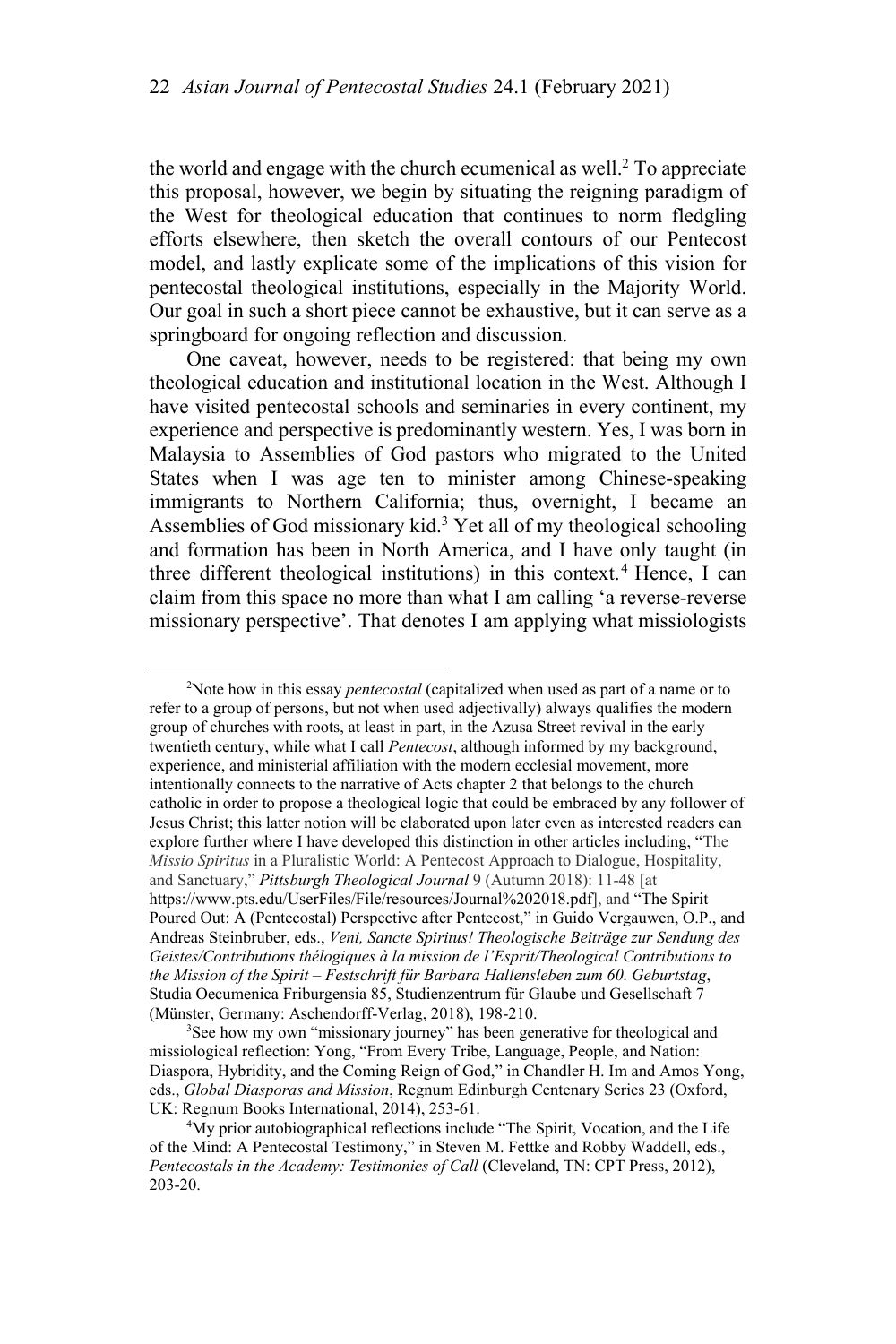call my reverse missionary experience to thinking about what it means for someone like myself to re-imagine theological education outside the West, both in relationship with and to the West on the one hand, but also after the West on the other. My wager is that a Pentecost perspective can facilitate such a reverse-reverse, both-and, and with-after vision for theological education in the present global context.

### **Contemporary Theological Education: Problems and Prospects**

In order to appreciate the Pentecost proposal that I will develop later, it might be helpful to comprehend more specifically the main lines of theological education today, in particular its developments in the West.5 We shall see that (like it or not) its forms have been exported from one perspective or imported from other perspectives (whether consciously or unconsciously or for whatever reasons) by the emerging forms of theological education in the Global South. Further, precisely because theological education in the West is undergoing upheavals due to pressures on higher education and other factors, these can only be understood better given a deeper socio-historical context. Therefore, let us ask questions regarding the *who*, the *what* and *how*, and the *why* of this enterprise.

#### Theological Education: Who It's For

In North America a few decades ago, the response to this question was more or less clear. Theological education was for those who sought to prepare themselves for vocational ministry in churches. The Master of Divinity was the central degree that equipped and certified individuals for professional ministry; and it was required by clergy at least in the mainline Protestant denominations, which constituted the bulk of the Christian demographic in the United States. So, what happens when such groups of churches begin declining both in membership and in adherents?<sup>6</sup> Further, what transpires when the prerequisite undergraduate degree either is perceived as less worthwhile of pursuit or if such programs of study are less accessible to those who aspire to a ministerial vocation? What unfolds when the nature of ministry itself shifts so that

 $\frac{1}{5}$ <sup>5</sup>The definitive history so far is the three-volume work by Glenn Thomas Miller: *Piety and Intellect: The Aims and Purposes of Ante-Bellum Theological Education*  (Chico: Scholars Press, 1990); *Piety and Profession: American Protestant Theological Education, 1870-1970* (Grand Rapids: Eerdmans, 2007); and *Piety and Plurality: Theological Education since 1960* (Eugene: Cascade, 2014).

These and related questions have plagued theological education now for over two decades; see John H. Leith, *Crisis in the Church: The Plight of Theological Education* (Louisville: Westminster John Knox, 1997).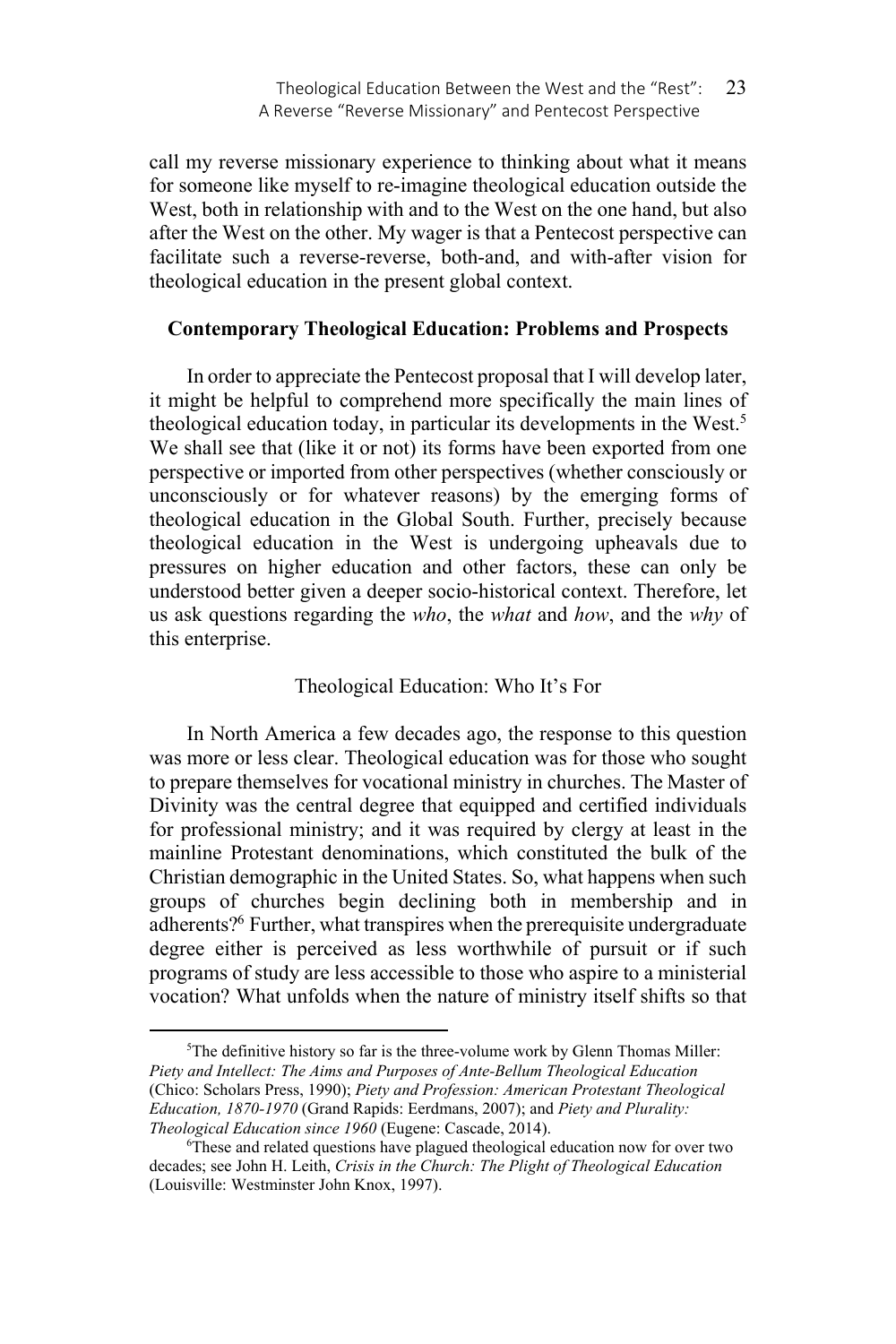its responsibility rests increasingly on ordinary laypersons rather than on an educated and elite group of ecclesial participants? Or what happens when forms of the church grow (e.g., pentecostal movements) that have historically not relied on credentialing ministers in post-graduate courses of study? The answers to these questions combine to announce the diminishing prestige or attractiveness of theological education, at least in its traditional instantiation.

Yet while certain Protestant groups are waning, other expressions of the church, including pentecostal ones, are thriving (at least numerically) both in North America and around the world. Outside of the West there is a shortage of ministers and, thus, a great need for ministerial training that cannot wait for potential candidates to first complete an undergraduate degree. On the flip side, even though tertiary educational endeavors are increasingly under strain, the desire for learning will continue as long as human beings are around. And precisely because the laity is being engaged in ministry and mission (albeit in increasingly unrecognizable manifestations), there may be more persons looking for theological education even if not in traditional seminaries. This combination of factors may mean that there's a future for theological education at varied levels, although perhaps such might be desirable and workable only for those who can re-vision its character for the church's witness to the world in a new era.

Theological Education: What It is and How It's Accomplished

In its classical iteration, especially in the North American context, the curriculum was organized quadratically: biblical studies, historical studies, theology proper, and practical ministry. The first three were more theoretical and the last was more applied.<sup>7</sup> Within the seminary framework, students came for three years of residential study, with the practicum in the final year forming a bridge designed to enable return to the parish community. Unfortunately, such a curricular division from the nineteenth century does not prepare students today to serve effectively in real-life contexts in changing times; and the seclusion of residential seminary life for one or more years to begin with has also severed rather than nurtured ecclesial connections and relationships. Especially in nonwestern cultures, the cleavage between theory and praxis is not

 $\frac{1}{7}$  $T$ The immediately preceding iteration was the triadic categorization of philosophical, historical, and practical studies, with the middle segment delineated biblically, historically, and dogmatically; see Friedrich Schleiermacher, *Brief Outline on the Study of Theology*, trans. Terrence N. Tice (Richmond: John Knox Press, 1966).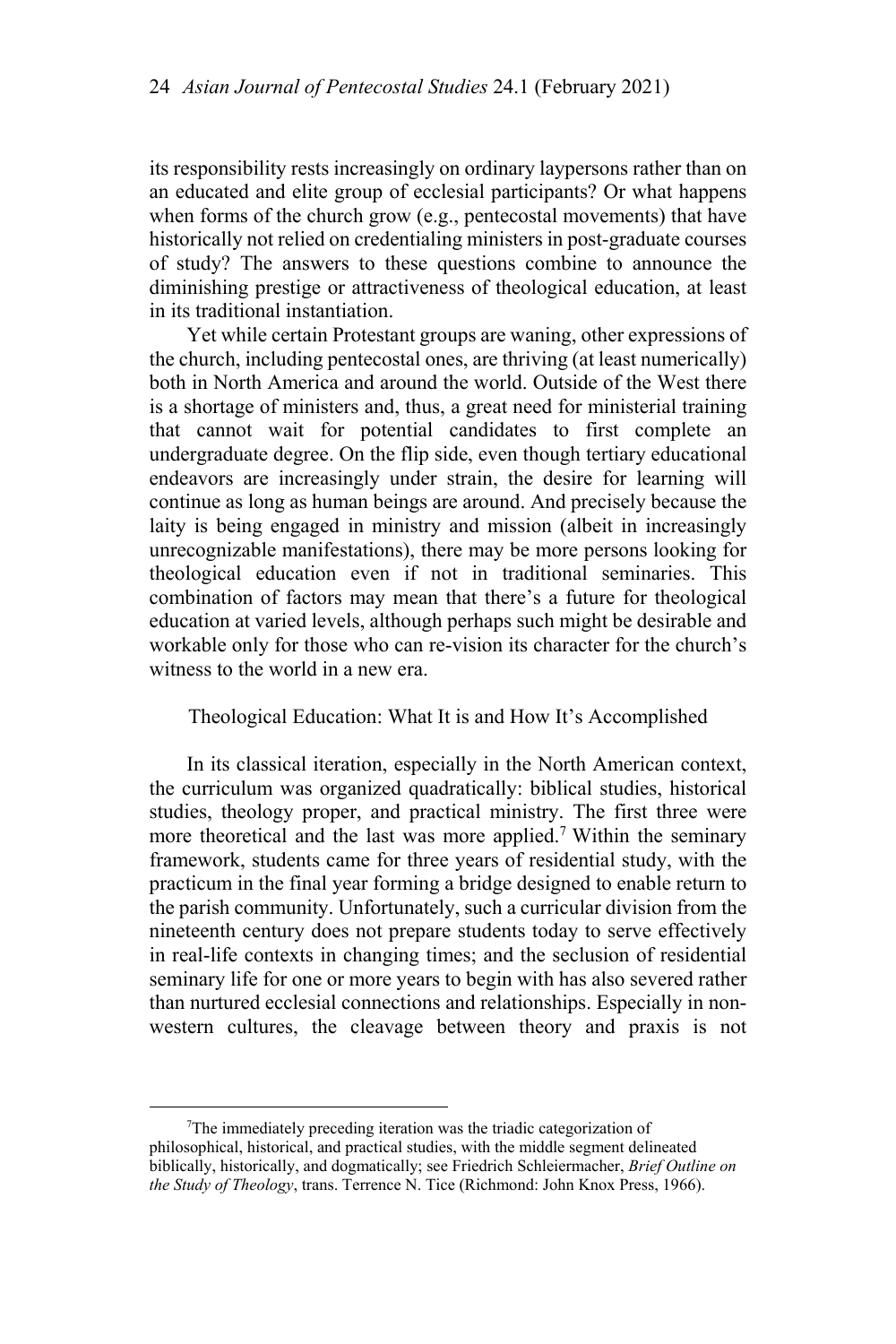presumed, and such an organization of the curriculum will have its limitations.<sup>8</sup>

Changes in society at large, especially those changes prompted by the electronic and telecommunicative revolution of our lifetime, are further transforming the way we learn. Such convulsions, while drastic in some respects, are also expanding and disseminating knowledge. Even if some form of the residential experience might be retained (including through intensive modules that gather together students for face-to-face interactions and learning experiences), the pedagogy of adult education —*andragogy*, more precisely—is being revolutionized. It is true that in some regions of the Majority World the lack of access to education and underdeveloped technological infrastructures inhibit many from participating in such digitally mediated forms of education, theological and otherwise. Nevertheless, to the degree that communicative technologies enable learners to begin or continue studies without having to relocate to a residential campus, to that same degree theological learners around the world will take advantage of such media to further their studies from where they are at.<sup>9</sup>

On the flip side, if the message and the medium are thoroughly intertwined (even if not reducible to each other), then theological content is also being repackaged. It is not that the four traditional theological disciplines will disappear anytime soon, but they are less siloed now than before, and will be even more integrated going forward. Further, the interrelated character of these historic arenas of study will extend beyond the explicitly theological horizon to interact with and engage with other fields of inquiry in a universe of knowledge that is growing through cross-cultural contact and is more intensely interdisciplinary in ways unanticipated a generation ago. Thus, the *what* and the *how* of theological education that survives into the next decades will be both continuous and discontinuous with what we have inherited from our ancestors.

Theological Education: Why It's in Flux and What It's For

All of the preceding then also alerts us to the reality that theological education is in flux. So, why? Any answer to this query will surely dovetail with responses to the prior questions; but in this context, the

 $\frac{1}{8}$ Timothy Reagan, *Non-Western Educational Traditions: Local Approaches to Thought and Practice*, 4<sup>th</sup> ed. (New York and London: Routledge, 2018).

An initial mapping of some of the issues is in my essay, "Incarnation, Pentecostal, and Virtual Spiritual Formation: Renewing Theological Education in Global Context," in Teresa Chai, ed., *A Theology of the Spirit in Doctrine and Demonstration: Essays in Honor of Wonsuk and Julie Ma* (Baguio City: Asia Pacific Theological Seminary Press, 2014), 27-38.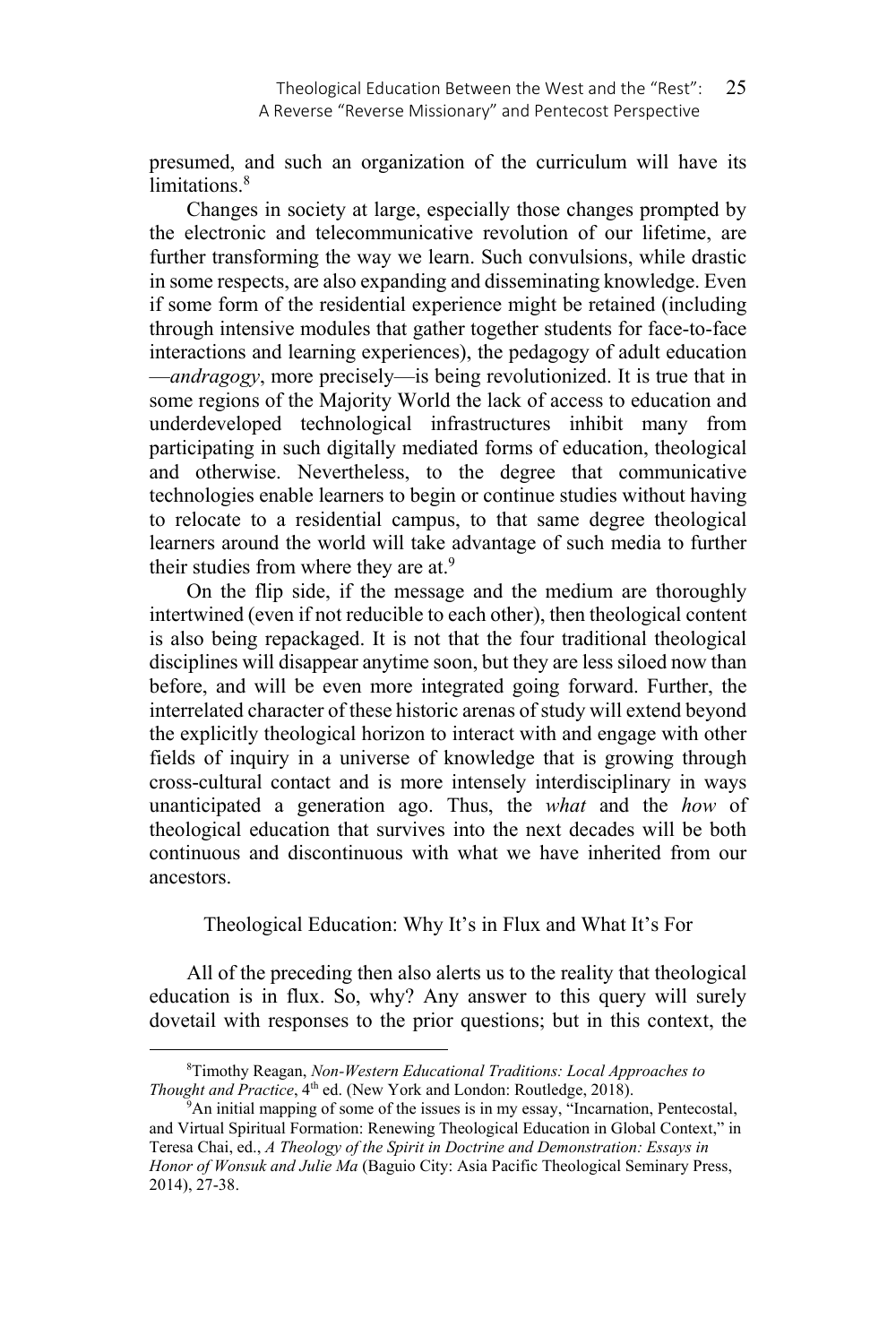'why' question concerns not just the practicality of the enterprise, but also its fiscal sustainability. If the goals and objectives of theological education in the previous time were dictated by the need to certify professional clergy, then its scope in the present moment is much wider and will be further expanded in ways constrained only by the human imagination. In actuality, insofar as human learning is motivated by the need to know and by curiosity (and these are often interrelated rather than disparate), then people will embrace the opportunities provided by theological education to the extent that such is accessible. Accessibility in a digital and globalizing world knows no geographic boundaries, so that the issue here involves affordability. If theological education were accessible and affordable, then there would surely be more and more opportunities to learn with new learners, save the following caveat.

Here we connect back to what might be called the mission of theological education, which converges with but also extends from what up to now has been called missiology (the so-called science of Christian mission).<sup>10</sup> What I mean here is that, to the degree members of the church are engaged in and committed to discipleship and its missional implications and applications, to that same degree they will seek theological education that supports those endeavors. Hence theological education that is neither missiological (the older term) nor missional (the more contemporary nomenclature) will be of less relevance.

I need to be clear, though, that this does not mean returning to older notions of mission, particularly not those generated from out of the colonial past.<sup>11</sup> But if mission is understood in terms related to what sustains and enables the church in its life and work (however differentiated from its prior forms not only in the West but around the world), then theological education that is mission-related in that sense will retain a dynamic and ever-expanding audience. Further, if mission is also comprehended as empowering Global South Christians to bear effective witness not only to their neighbors, but also to their fellow human beings in the northern and western parts of the globe, then such a missional-theological education will be relevant transnationally and in every Majority World context. But then it also needs to be said that,

 <sup>10</sup>Thirty years ago, the question of *mission* had already been raised in terms of the theological education endeavor: Max L. Stackhouse, *Apologia: Contextualization, Globalization, and Mission in Theological Education* (Grand Rapids: William B. Eerdmans Publishing Company, 1988); see also Robert Banks, *Reenvisioning Theological Education: Exploring a Missional Alternative to Current Models* (Grand Rapids and Cambridge, UK: William B. Eerdmans Publishing Company, 1999), and Bernhard Ott, *Beyond Fragmentation: Integrating Mission and Theological Education* (Carlisle, UK: Regnum, 2001).<br><sup>11</sup>See Michael W. Stroope, *Transcending Mission: Eclipse of a Modern Tradition* 

<sup>(</sup>Downers Grove: IVP Academic, 2017).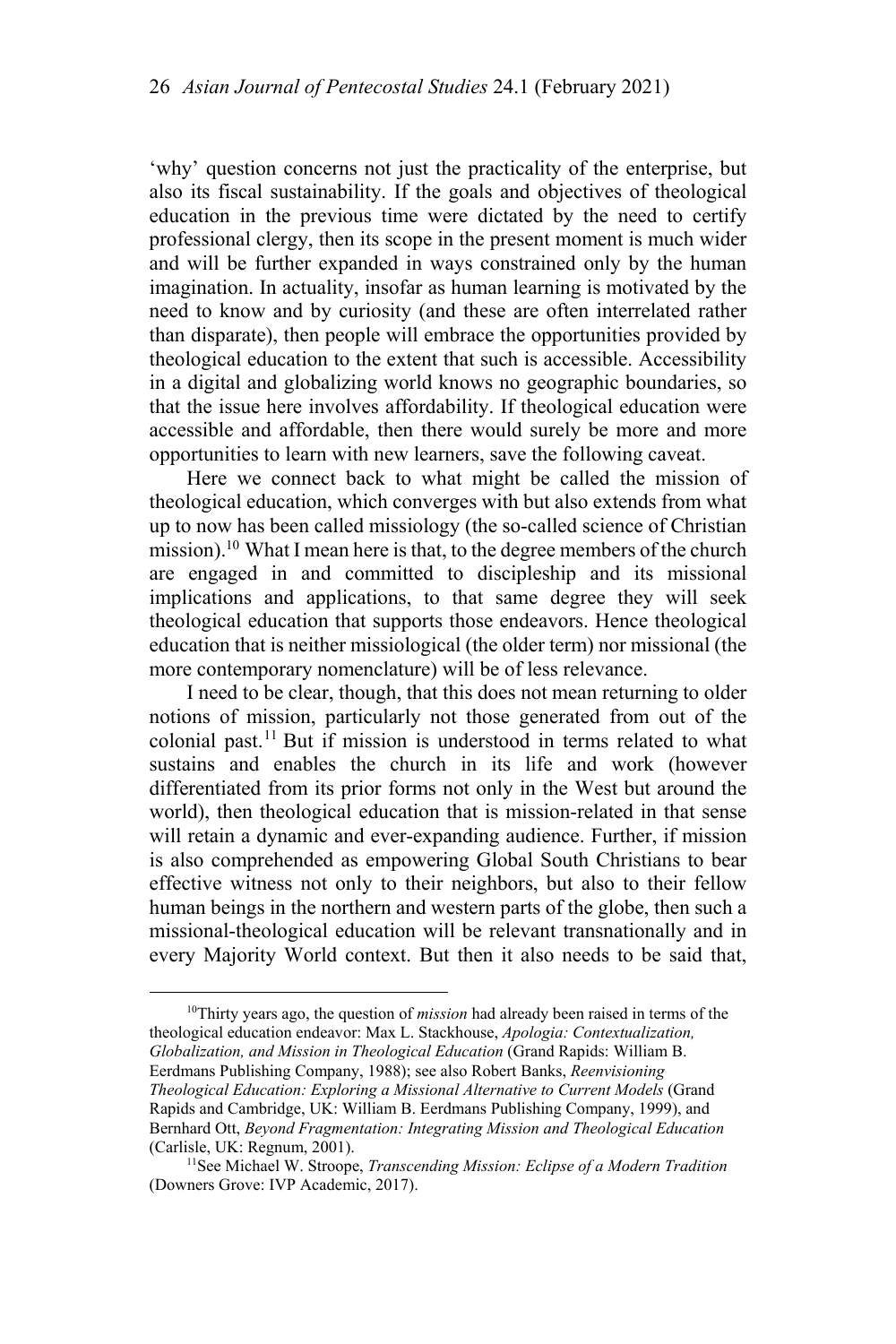without this missional dimension, theological education will lack orientation and cease to inspire, in which case it will lapse into obscurity, if not eventually disappear.

#### **Renewing Theological Education: After Pentecost**

It is not that theological education has remained only western or that there have not been developments in thinking about and constructing theological education outside of the western orbit.<sup>12</sup> But as our topic is pentecostal theological education, I want to suggest that our response is and ought to be explicitly both pentecostal and theological rather than either generically ecumenical or only practical. More particularly, I urge that we seek to construct our pentecostal and theological proposal from and at its foundations. In fact, to raise the teleological and missional/missiological question is also to get to the heart of theological education. It is for this reason that the major thesis presented here concerns cultivating a fresh experience of Pentecost, one that empowers the mission of the church. So, *what does this mean, what does this not mean, and what does this look like?* 

### Fresh Experience of Pentecost: What It Means

Some might say that to talk about Pentecost in relationship to theological education is to mix apples (a biblical theme or motif) and oranges (the task of theological formation and learning). My response is that, if education is to be theological, the latter involves not just the content of what is taught but also the engine (so to speak) that drives the efforts. The first part of my response is that, whatever else the Pentecost account provides, at the least it charts the major missional pathways for Christian mission. The Day-of-Pentecost narrative initiates an expansive and cosmic vision: "You will receive power when the Holy Spirit has come upon you; and you will be my witnesses in Jerusalem, in all Judea and Samaria, and to the ends of the earth" (Acts  $1:8$ ).<sup>13</sup> In other words, the work of the Spirit not just inspires, but also enables and emboldens the messianic witness of the church.<sup>14</sup>

My point is that a theological education that serves the church ought to facilitate participation in this divine mission. The Day-of-Pentecost

 $12$ For the state of the question on global theological education, see the previously referred to Werner et al., eds., *Handbook of Theological Education in World Christianity*,

<sup>&</sup>lt;sup>13</sup>Unless otherwise noted, all scriptural quotations are from the New Revised Standard Version of the Bible.<br><sup>14</sup>See my book, *The Missiological Spirit: Christian Mission Theology for the Third* 

*Millennium Global Context* (Eugene, OR: Cascade Books, 2014).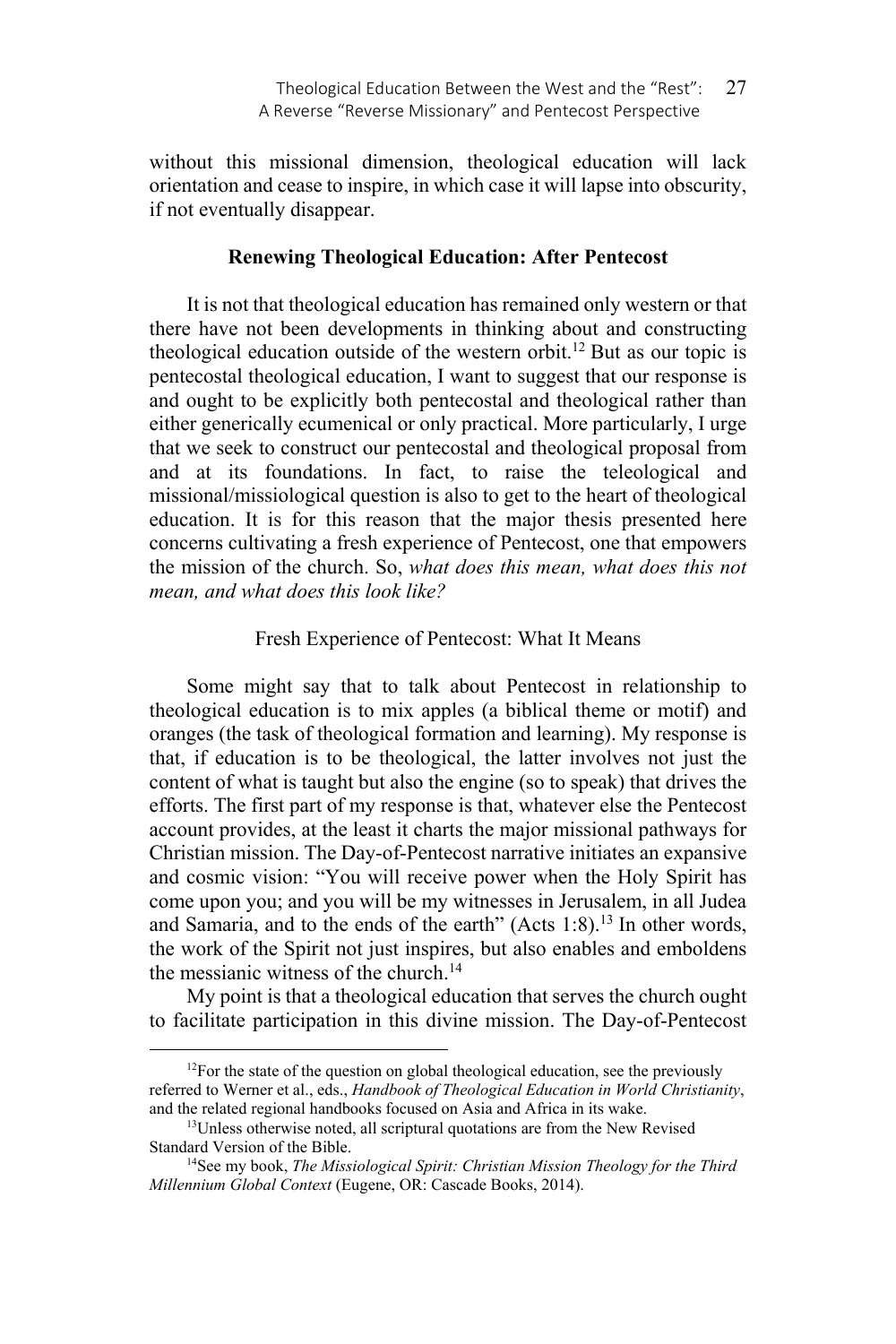read, according to this register, therefore launches not just an ecclesial body, but also (this essay wagers) the means and mechanisms of its formation, sustenance, perpetuation, and development. The earliest messianic believers (we are told) engaged in theological formation and education under the aegis of the Spirit. As St. Luke recorded, "They devoted themselves to the apostles' teaching and fellowship . . ." (Acts 2:42a). By implication and extension, Pentecost empowers and enables teaching but also learning, which, in turn, supports and enhances the Christian mission. "And day by day the Lord added to their number those who were being saved" (Acts 2:42b).

Thus, the missiological and the pentecostal go together, and they remain tethered in our proposal for thinking about theological education. It may be recalled that three decades ago a book was published titled *The Search for God at Harvard* and was followed up soon after by the pronouncement that God was indeed found there.<sup>15</sup> Well, it now appears that God is present in the academy and within Christian higher education, a Christ-centered approach and commitment that's well pronounced, especially in institutions affiliated with the Council for Christian Colleges and Universities. From a pentecostal perspective, then, the question is begged: Where is the Holy Spirit in academia generally and in the realm of theological education particularly? Thus, our suggestion is a more robust theological and pneumatological consideration, for which task we resort to the Pentecost account.

## Fresh Experience of Pentecost: What It Doesn't Mean

Perhaps the most important thing to note at this point is that, while such a missional vision is all-embracing, according to its scriptural delineations it is neither parochial nor hegemonic or totalizing. So, what does it mean to secure theological education on a foundation featuring centrally the Day-of-Pentecost narrative while also not advocating any kind of parochial pentecostal version? I grant that my own ecclesial commitments are pentecostal in the sense that they have been shaped by my growing up within and ongoing service of the Assemblies of God (a classical pentecostal denomination or church). In that sense, there is no denying that the theological platform I am attempting to construct has been influenced by the modern pentecostal movement. Ironically, though, modern pentecostal churches have a deep streak of anti-

<sup>&</sup>lt;sup>15</sup>See Ari L. Goldman, *The Search for God at Harvard* (New York: Times, 1991), and Kelly Monroe, ed., *Finding God at Harvard: Spiritual Journeys of Thinking Christians* (Grand Rapids: Zondervan, 1997).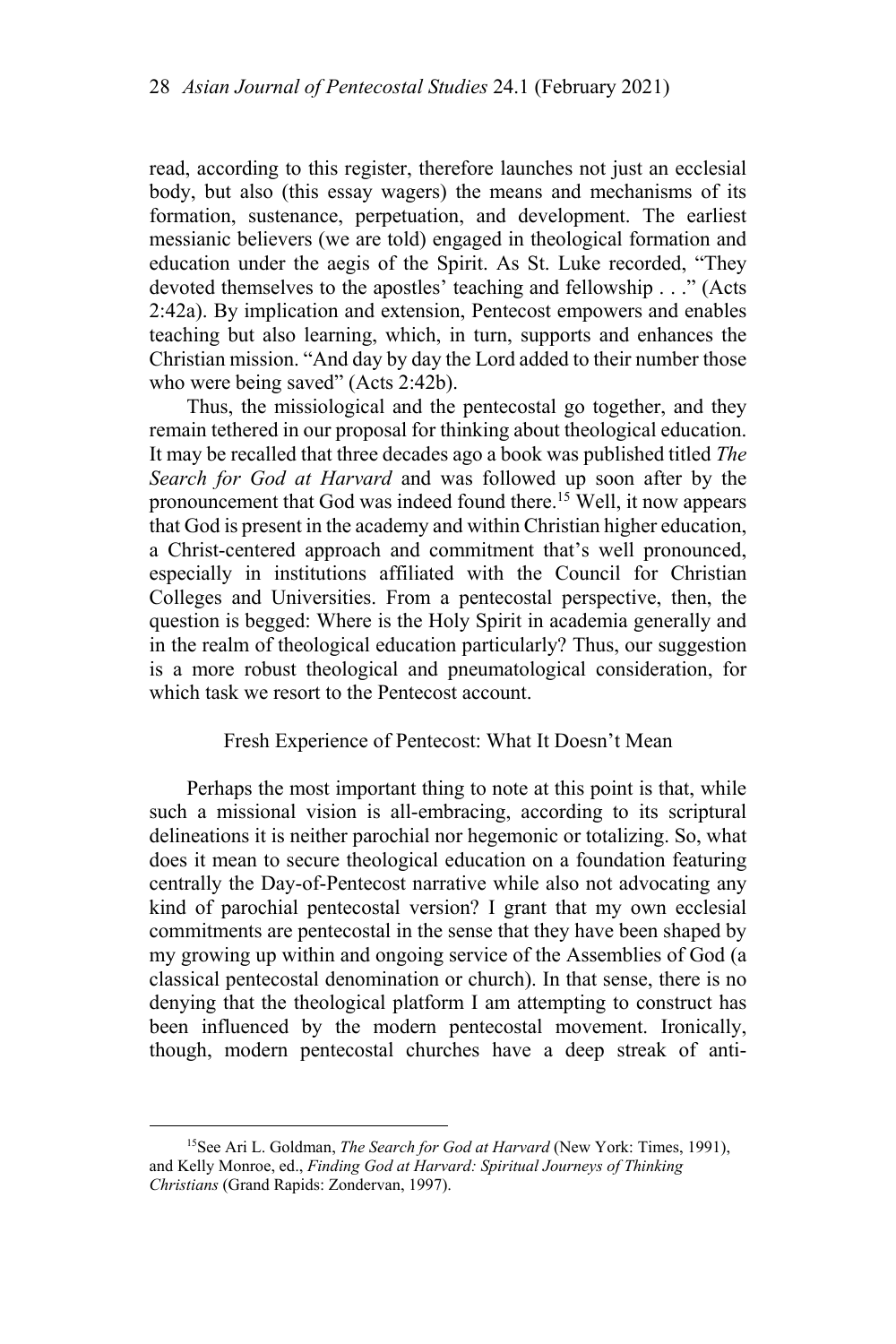intellectualism embedded within the tradition; and this has hindered not just theological education but also higher education in general. 16

While things are changing slowly precisely for this reason, I am advocating not a pentecostal theology of higher education but a Pentecost-perspective. Some Pentecostals believe that, according to the movement's sensibilities, the only way to do theological education is to have church, to experience the move of the Spirit in all of the quintessentially pentecostal ways, and to lay hands on then send out those so filled with the Spirit (with speaking in unknown tongues as its initial physical sign) for ministerial work and mission witness. I would not discount that such practices can and do produce some who are able to effectively lead the church in its missionary work. But what I am lifting up is not at all the modern expressions of Pentecostalism, whether from Azusa Street or anywhere else, even if these expressions are not being denied or rejected, but rather the central account of the outpouring of the Spirit "upon all flesh" (Acts 2:17b), which is how Luke records Peter explaining that event while drawing from the prophet Joel (2:28).

The point is that Pentecost does not belong only to Pentecostals but to the entirety of the body of Christ.17 Theological education rooted in the reality of Pentecost belongs to the church catholic, just like the Book of Acts, and is not copyrighted by any one church or movement. In this sense, then, a Pentecost vision for theological education ought also to serve the cosmic Christian witness in its many tongues and languages. It is for this reason that I urge such a Pentecost approach to theological education to be non-hegemonic and non-totalizing in that its essence both derives from and is for the church catholic (universal and ecumenical).

#### Fresh Experience of Pentecost: What It Looks Like

Most importantly, the witness that the Spirit brings about resonates not in one voice but through many. The Acts narrator describes the glossolalia catalyzed on that Day in these ways: "Each one heard them speaking in the native language of each" and "We hear, each of us, in our own native language" (2:6b, 8). Therefore, theological education in such missional and missiological terms cannot but be pluralistic, attending to the many voices that come from the many directions. Or put another way, Spirit-ed theological formation follows according to the pneumato-logic manifest in the many tongues articulated on the Day of

*Scriptural Imagination for the 21<sup>st</sup> Century (Eugene, OR: Cascade Books, 2017).* 

<sup>&</sup>lt;sup>16</sup>See Rick M. Nañez, *Full Gospel, Fractured Minds? A Call to Use God's Gift of the Intellect* (Grand Rapids: Zondervan, 2005).<br><sup>17</sup>See Yong, *The Hermeneutical Spirit: Theological Interpretation and the*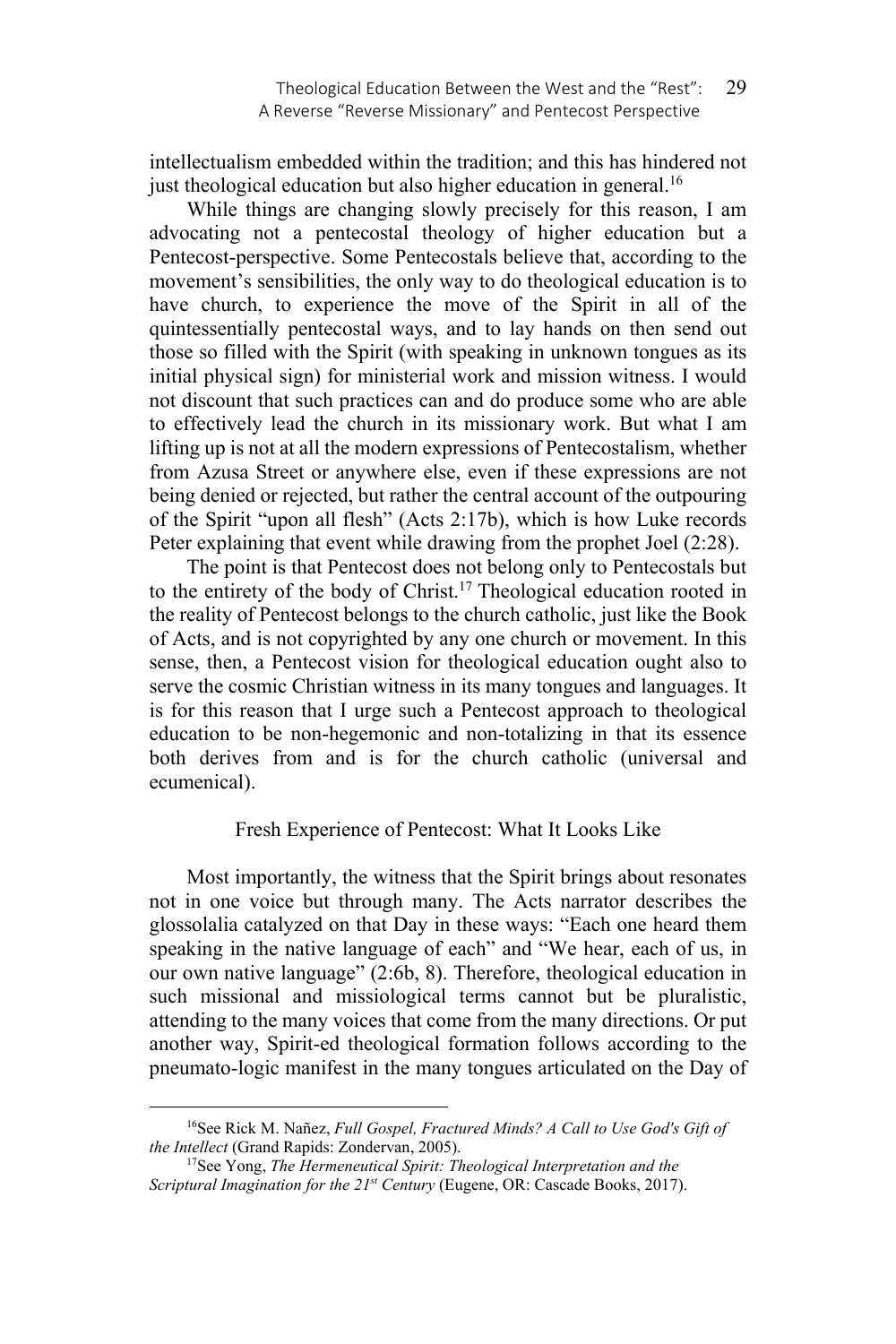Pentecost.18 Such a pneumatic or pneumatological education is relevant for and appropriate to our present twenty-first century pluralistic, glocal-, multi-, inter-, and trans-cultural context.19

What then are the contours of theological education inspired by the Pentecostal reality? In this case, Pentecost is as much an adverb as it is a noun, as relevant for the how (pedagogy) of theological education as for its what (content). One might ask, Where is the Holy Spirit or what difference might the Holy Spirit make in the seminary or divinity school of the 21<sup>st</sup> century constituted by students of different ecclesial traditions/movements and multiple cultures, traversing diverse global routes, and inhabiting dynamic contexts? What might it mean to reconsider the theological curriculum from such a pentecostally and pneumatologically shaped, informed, and oriented point of view? How might educational pedagogy be reformed, revitalized, even charismatized, from this perspective? What does theological inquiry, scholarly pursuit, intellectual life, and life of the mind historically prominent in academia look like when reconsidered as integral to, rather than disparate from, life in the Spirit? What happens if the enterprise of theological education in this time between the times were to be reordered according to the work of the Spirit "in the last days" (Acts 2:17a), which extends to and derives from the "ends of the earth"? $20$ 

The *telos* aimed toward ought to be borne by conduits consistent with and supportive of such objectives. Hence, if the goal of theological education is to empower the church's multicultural and multifaceted mission in a complex world, then a Pentecost model for such ought to be charted pneumatically. Pentecost thereby provides not just theological (pneumatological) content, but also charismatic modality: i.e., a way of doing or enacting theological education that features the presence and activity of the Holy Spirit.

 <sup>18</sup>See my essay, "The Pneumatological Imagination: The Logic of Pentecostal Theology," in Wolfgang Vondey, ed., *Routledge Handbook of Pentecostal Theology*

<sup>(</sup>New York and London: Routledge, 2020), 152-60.<br><sup>19</sup>Yong, *The Dialogical Spirit: Christian Reason and Theological Method for the <i>Third Millennium* (Eugene, OR: Cascade Books, 2014).

<sup>&</sup>lt;sup>20</sup>See further Yong, "The Holy Spirit and the Christian University: The Renewal of Evangelical Higher Education," in Thomas M. Crisp, Steve L. Porter, and Gregg A. Ten Elshof, eds., *Christian Scholarship in the Twenty-First Century: Prospects and Perils* (Grand Rapids: William B. Eerdmans Publishing Company, 2014), 163-80, and **"**Finding the Holy Spirit at the Christian University: Renewal and the Future of Higher Education in the Pentecostal-Charismatic Tradition," in Vinson Synan, ed., *Spirit-Empowered Christianity in the 21st Century: Insights, Analyses, and Future Trends* (Lake Mary, FL: Charisma House, 2011), 455-76 and 577-87.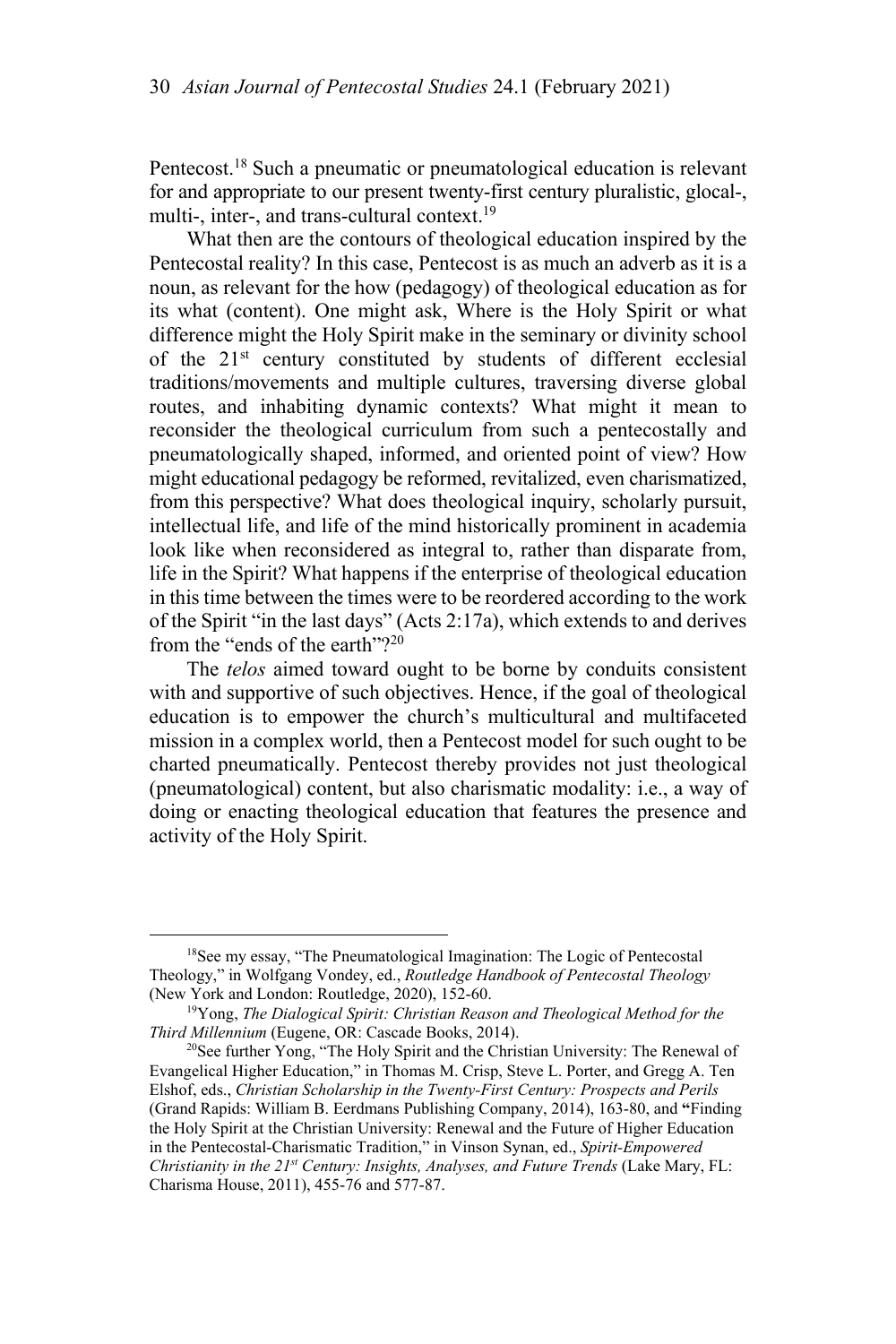## **Toward a Pentecost(al) Theological Education**

In this final section, I would like to tease out three programmatic trajectories of what I am calling a Pentecost paradigm for theological education: a triadic orientation, a decolonizing and dialogical arc, and a liberative horizon. Again, there is no claim here either that these exhaustively define the proposed Pentecost model, or that they are central to theological education as found in institutions affiliated with especially classical pentecostal churches and movements around the world today.<sup>21</sup> Actually, in some respects, the approach I am suggesting may challenge the directions currently charted in our current classical pentecostal churches and movements around the world today.

## Triadic Orientation Paradigm

First, a Pentecost approach anticipates and opens up to the holistic model involving (in terms popularized by Swiss pedagogue Johann Pestalozzi [1746-1827] and then developed within the Pietist tradition) *heads-hearts-hands*. 22 Such a model encompasses minds (the cognitive) but also bodies (the affective) and activities (the behavioral). It is amenable to historic theological explication in terms connecting orthodoxy (beliefs) to orthopathy (desires) and orthopraxy (practices) as well as consistent with the ethos and sensibilities of the relational, affective, and pragmatic spirituality of pentecostal and charismatic-type churches and movements. With modern Pentecostalism having been fed by Holiness movements and embedded within the broader Pietist tradition, such a triadic conceptualization is inherent within pentecostal sensibilities and commitments, rather than an intrusion from the outside.

More importantly, this triadic frame can also be discerned from the Pentecost narrative. Recall that the outpouring of the Spirit touches down on human flesh (Acts 2:17).<sup>23</sup> More concretely and precisely, there are tactile and kinesthetic aspects of the Spirit's arrival. Those upon whom the Spirit descended perceived being palpably surrounded (even overwhelmed) by the "violent wind, [which] filled the entire house where they were sitting," and testified to seeing and feeling the "divided

 $2^{1}$ For further elaboration, of which the following provides a very partial glimpse, see Yong, *Renewing the Church by the Spirit: Theological Education after Pentecost*, Theological Education Between the Times series (Grand Rapids: William B. Eerdmans Publishing Company, 2020). 22See Arthur Brühlmeier, *Head, Heart and Hand: Education in the Spirit of* 

*Pestalozzi* (Cambridge, UK: Sophia, 2010).<br><sup>23</sup>See my books, *The Spirit Poured Out on All Flesh: Pentecostalism and the* 

*Possibility of Global Theology* (Grand Rapids: Baker Academic, 2005), and *Spirit of Love: A Trinitarian Theology of Grace* (Waco, TX: Baylor University Press, 2012).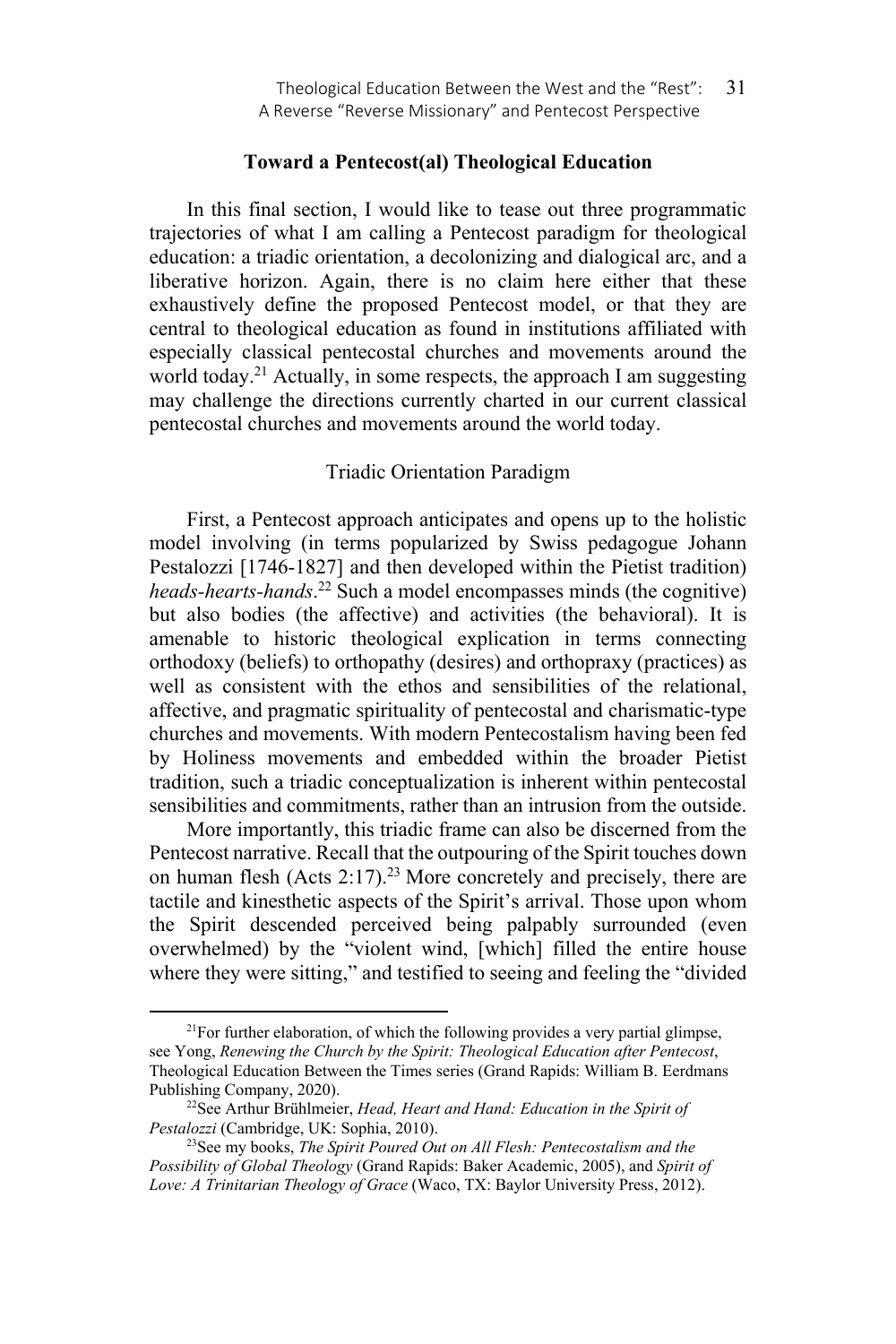tongues, as of fire  $\dots$  [that] rested on each of them" (2:2-3). Classical pentecostal exegesis focuses on the speaking in other tongues, which here I want to observe as emerging from deep within their lives, bodies, and experiences of being filled by the Spirit.

Further, the Spirit-inspired speech is not the glossolalic tongues of angels that St. Paul mentions in his Corinthian letter (1 Cor. 13:2), but rather clear witness to and "about God's deeds of power" (Acts 2:11b). Hence, the affective dimension of feeling the divine is interconnected with the intellectual and cognitive domain of testifying to and about the divine.

And last but not least, the entirety of this Pentecost event not only fulfills the promise regarding the sending and coming of the divine wind but also initiates those so imbued into the missional path of bearing witness to the risen and ascended Jesus "in Jerusalem, in all Judea and Samaria, and to the ends of the earth" (1:8b). In short, behavioral participation in the mission of God (orthopraxy) involves both affective and embodied experience in (orthopathy) and verbal and kerygmatic proclamation of (orthodoxy) the Pentecost reality.24

My claim, then, is that a Pentecost approach to theological education cannot subordinate any of these dimensions to the others. Instead, life in the Spirit involves nurturing the life of the mind and the life of mission altogether.<sup>25</sup> Therefore, our commitments have to be on both finding pedagogical models that facilitate the integration of these domains and providing exemplars that initiate learners onto such integrated pathways of lifelong Christian discipleship, which refuse to marginalize or prioritize any of them. In other words, we are not faced with either-or choices, but rather invited to imagine theological education holistically, going beyond western academia's cognitivism on the one side and populist pentecostal emotionalism on the other side toward a Spirit-filled

 <sup>24</sup>See also Yong, "The Science, Sighs, and Signs of Interpretation: An Asian American Post-Pentecost-al Hermeneutics in a Multi-, Inter-, and Trans-cultural World," in L. William Oliverio, Jr., and Kenneth J. Archer, eds., *Constructive Pneumatological Hermeneutics in Pentecostal Christianity* (New York: Palgrave Macmillan, 2016), 177-95, esp. 186-88.

<sup>&</sup>lt;sup>25</sup>See also Yong, "The Spirit, the Public Sphere, and the Life of the Mind: Renewing the Theologian as Public Intellectual?" in Todd Ream, Jerry Pattengale, and Chris Devers, eds. *Public Intellectuals and the Common Good* (Downers Grove: IVP Academic, 2021), forthcoming.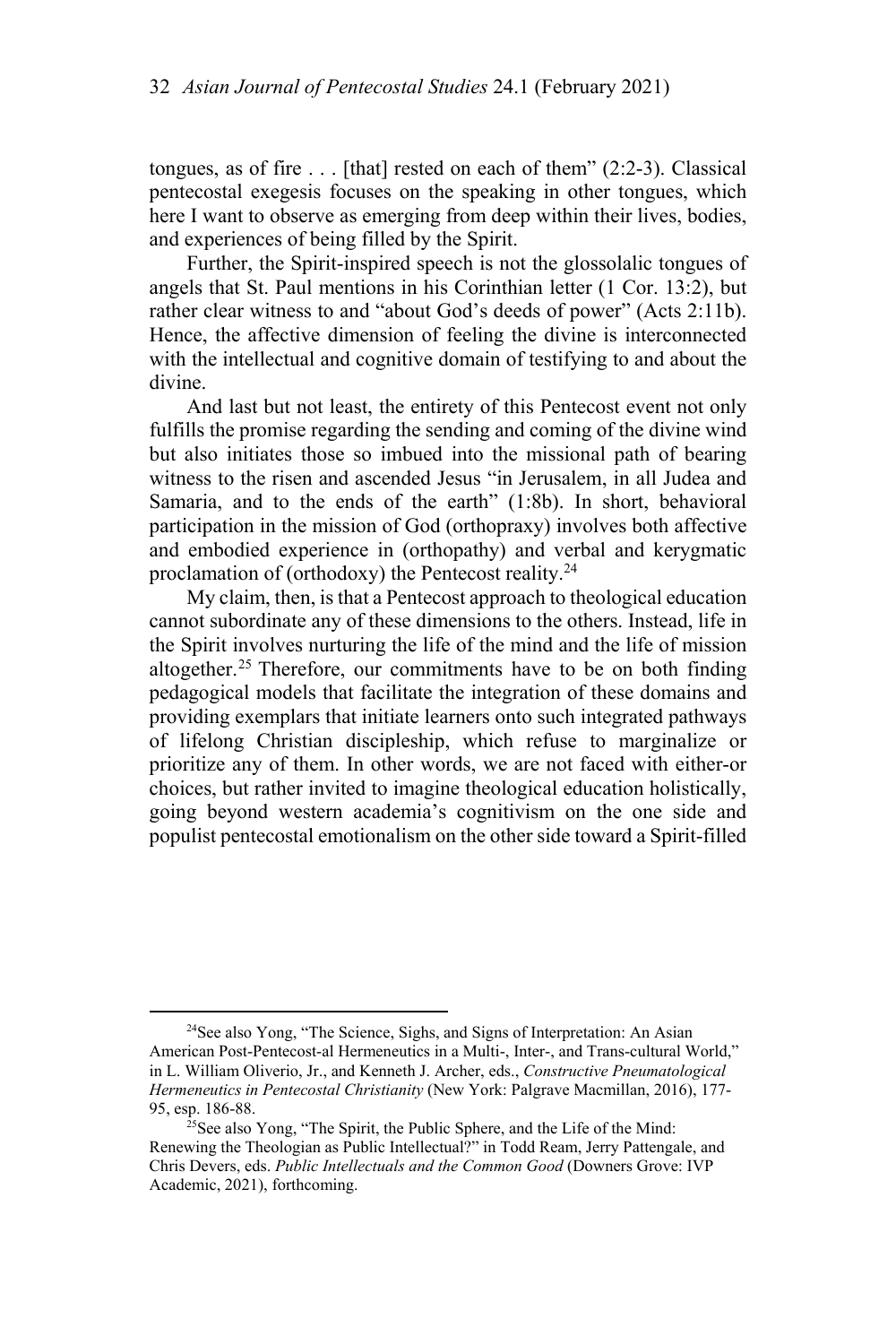*via media* that attends to affectivity and praxis without negating critical thinking.26

# Decolonizing and Dialogical Paradigm

 Secondly, as already noted, there are substantive efforts to dewesternize theological education, both in order that such an enterprise may be more global in its discourses and that theological education can be better contextualized across the Majority World rather than be beholden to Euro-American norms and practices. Postcolonial perspectives have thus been emerging across the theological academy as scholars from Asia, Africa, Latin America, and indigenous traditions have been finding their own voices. Although some of the more radical approaches are calling for a relativization of historic creeds and confessions to Christianities in the West due to their contextual situatedness, most scholars are simply urging that there be a more substantive dialogue between the West and Majority World churches regarding how to understand Christian faith (including theologies and dogmatic confessions) afresh in the newly emerging world Christianity.27

The Pentecost narrative is also suggestive for the contemporary task, even anticipating its challenges 2,000 years ago. Notice that the tables were turned not once but twice in Luke's account. First, the imperial Roman world was decentered from the messianic perspective grounded in Jerusalem. Hence, what was the ends of the earth from the Roman point of view became the center. And it was from this inverted standpoint that the Christian mission sought to ring out to the Roman 'ends', indeed arriving there inexorably and against all odds by the end of the Acts story in chapter 28.

Yet there is also the second twist, one that we didn't have to wait until the end of the Lukan sequel to arrive at the world's ends. Instead, we have at the beginning, in the center of the world (which according to

 $26I$  like how pentecostal theological educator, Cheryl Bridges Johns, puts it: "The fund of knowledge is not for a few who can achieve the critical distance, *but those who can achieve the critical embrace of love*"; this is not a mere subjectivism, then, but a "deeper, more frightening form of criticism . . . so critical that it would allow for both students and teachers to be so claimed as to be disclaimed, to be seized and taken captive and dispossessed of everything they previously claim," with a "resulting implosion of criticism and confession"; see Johns, "From Babel to Pentecostal: The Renewal of Theological Education," in John S. Pobee, ed., *Towards Viable Theological Education: Ecumenical Imperative, Catalyst of Renewal* (Geneva: WCC Publications, 1997), 132-46, at 140, 143, and 144 (italics Johns').

<sup>&</sup>lt;sup>27</sup>See my own retrieval of the World Assemblies of God Fellowship's Statement of Fundamental Truths in Yong, *Renewing Christian Theology: Systematics for a Global Christianity*, images and commentary by Jonathan A. Anderson (Waco, TX: Baylor University Press, 2014).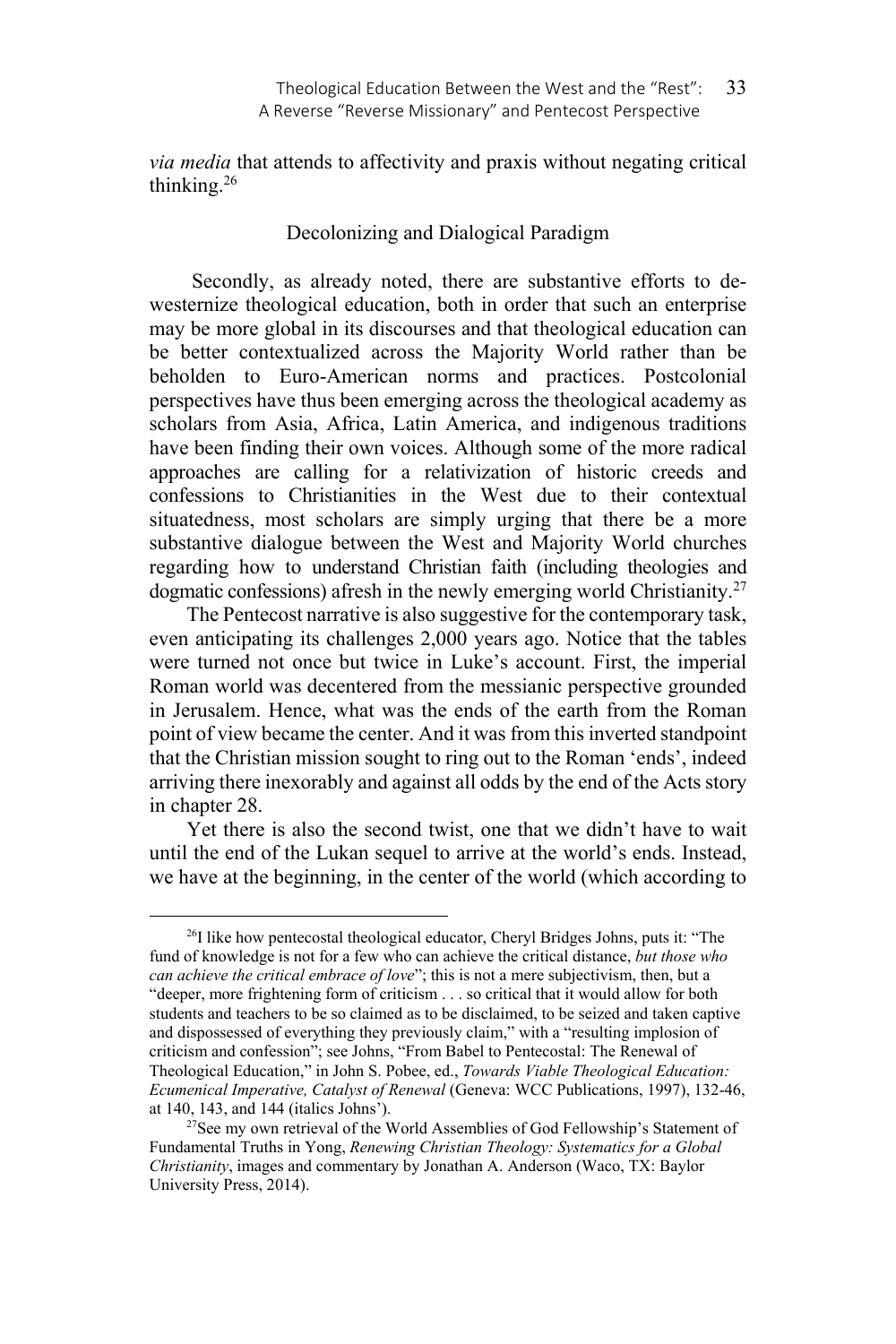St. Luke would be the streets of Jerusalem) "visitors from Rome, both Jews and proselytes" (2:10b). Not only that, but the wonders of God declared through the power of the Spirit on that day were also spoken in Roman tongues, we being told twice and specifically: "Each one heard them speaking in the native language of each" (2:6) and "We hear, each of us, in our own native language" (2:8). However, the point is less on the Roman presence than on the fact that in the Pentecost economy, center and periphery are already overturned. The world's conventions of power are reorganized, so much so that the outpouring of the Spirit had produced "people who have been turning the world upside down" (17:6). There are no marginal cultures or languages in God's salvation history.<sup>28</sup>

What then does this entail for pentecostal theological education? No doubt many of its institutions in the Majority World have come about as a result of the pentecostal churches and missionary efforts in the West (largely funded by America), which have catalyzed and sustained such enterprises. However, part of the problem here is that, as well intentioned as pentecostal missionary efforts have been to reach toward the ends of the earth (from their America-centric perspective), these efforts have promoted a deeply ethnocentric worldview, despite longstanding recognition that missionary work and vision needed to be turned over to local churches as soon as possible.<sup>29</sup>

Thus, Pentecostal theological education in the Majority World needs to grapple more seriously and in a sustained way with what it means to be self-funding, self-governing, and self-theologizing,<sup>30</sup> not only so that they can care for themselves or be self-concerned, but so they can mature into churches that, in their own languages, activities, and initiatives, declare the glory of God for the sake of the gospel and the global church (including pentecostal and other churches in the West). This means, first of all, learning from their western (missionary) colleagues yet recognizing the socio-historical contexts within which such beliefs and practices have developed, then, secondly, not merely adopting (or even

 <sup>28</sup>See Samuel Solivan, *Spirit, Pathos and Liberation: Toward an Hispanic* 

*Pentecostal Theology (Sheffield: Sheffield Academic Press, 1998), esp. ch. 4.* <sup>29</sup>On western pentecostal ethnocentrism, see Allan Anderson, *Spreading Fires: The Missionary Nature of Early Pentecostalism (London: SCM Pre* 

<sup>&</sup>lt;sup>30</sup>These are longstanding theological and missiological commitments of even western Pentecostals—e.g., Melvin L. Hodges, *The Indigenous Church* (Springfield: Gospel Publishing House, 1976)—although putting them into practice among pentecostal communities in postcolonial environments has not been as easy.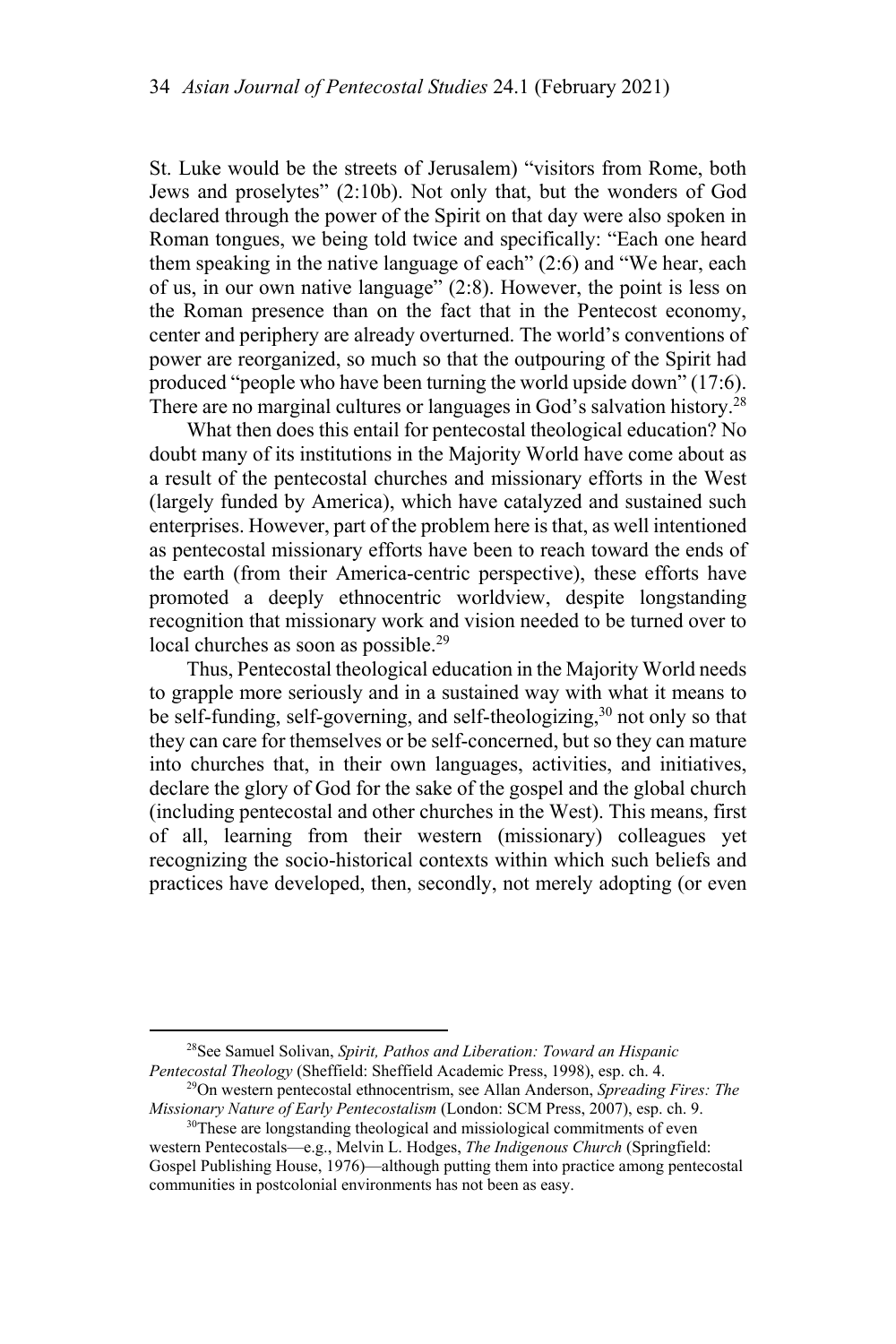translating) such into non-western milieu but considering if and how new approaches ought to be forged.31

## **Liberative Horizon**

Last but not least, note that the promise of Pentecost, which is for our "children, and for all who are far away" (2:39), is universally indiscriminate in its horizons. It is for all flesh—male and female, sons and daughters, young and old, slave and free—as Peter recounts, drawing from Joel, and recorded by Luke (2:17-18; cf. Joel 2:28-29). This represents the Spirit's inauguration of the day of the Lord (2:20b), along with its enactment of justice for all (cf. Luke 4:18-20). Patriarchalism is undermined, gerontocracy is leveled out, and class divisions are overcome. The concrete manifestation is the emergence of a fellowship of the Spirit (Acts 2:42-47, 4:32-35) in which landowners like Barnabas (4:36-37) are mutual members with those needy who joined the apostolic community "from the towns around Jerusalem" (5:16). No one is excluded from participation in the Pentecost outpouring, and it is precisely those marginalized by imperial Rome who are now brought into the center of God's redemptive plan.32

Of course, theological education in the western world is principally egalitarian, meaning not only that many (except for those with complementarian convictions regarding male and female having distinct gender roles) accept and train women for ministry but also many attempt to scholarship students of color, who are often underrepresented in the graduate-level educational enterprise. In my view, all of this ought to be applauded even while we reconsider also the curricular and pedagogical dimensions of such a Pentecost perspective. Should not these multicultural, multiethnic, teleological, and ethical themes be part and parcel of the missiological heart of any theological program of inquiry? And should we not also teach, by way of embodying solidarity with the poor or empowering students from communities beyond the western hemisphere, how to be missionally engaged as part of (not as

<sup>&</sup>lt;sup>31</sup>As one example: thinking about other faiths in a Christendom (western) context is different than when considering religious pluralism in Asia; thus South Asian Pentecostal theologian Ivan Satyavrata, *God Has Not Left Himself without Witness* (Oxford: Regnum, 2011), proposes a more inclusive approach than most other western Pentecostals (except perhaps Tony Richie, *Toward a Pentecostal Theology of Religions: Encountering Cornelius Today* [Cleveland: CPT, 2013]).

<sup>32</sup>For more on this reading of the Book of Acts, see my *Who is the Holy Spirit? A Walk with the Apostles* (Brewster, MA: Paraclete Press, 2011), esp. parts I-II.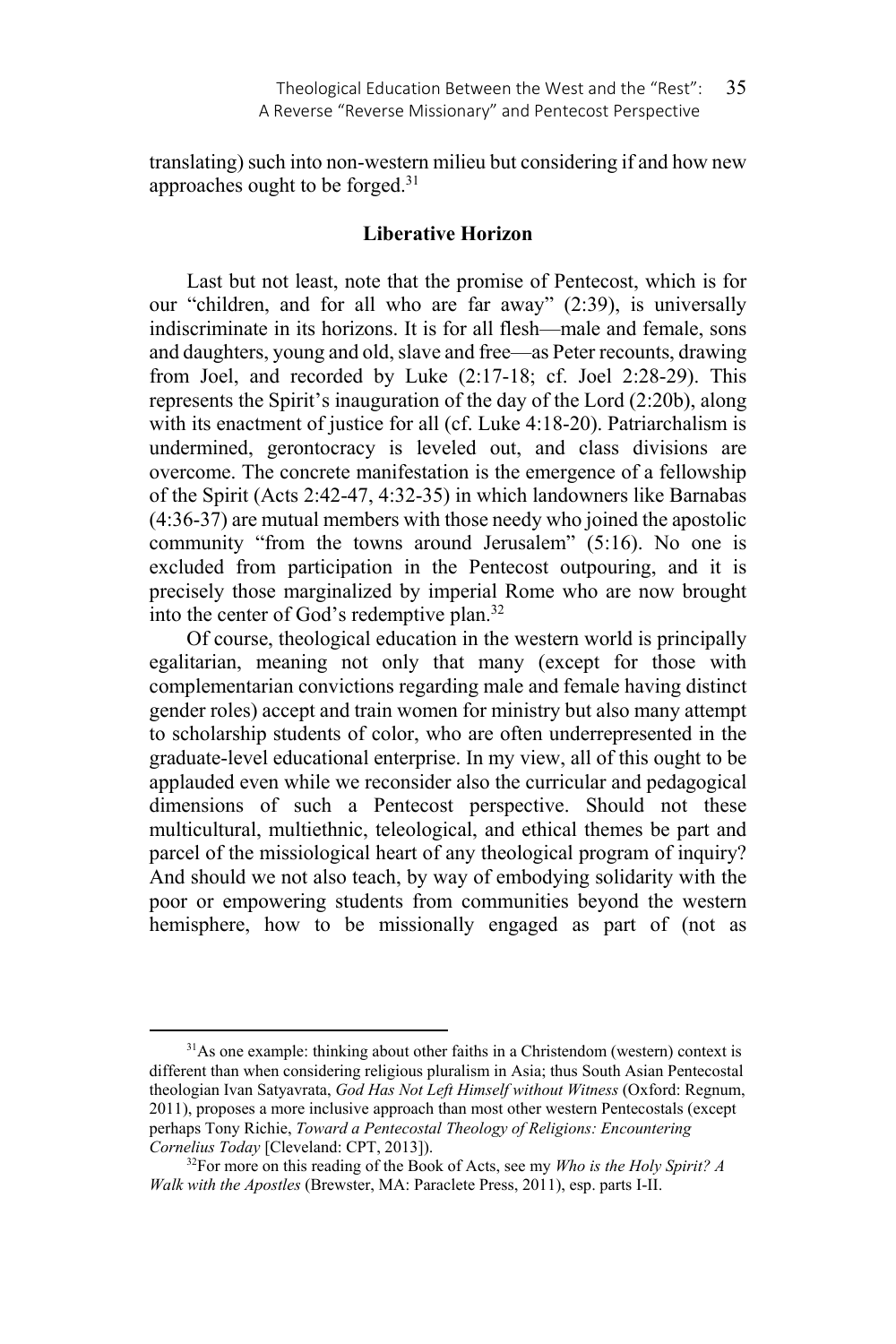extracurricular to) their course of study?<sup>33</sup> In short, missiology or mission studies ought to become more prominent in the theological curriculum even as liberative praxis ought to be more pronounced.<sup>34</sup>

Despite modern Pentecostalism's many exemplary female pastors, evangelists, and missionaries, there remains a glass ceiling for women in pentecostal churches and communities.<sup>35</sup> Further, although Pentecostals focus much on divine healing of human bodies, they are otherwise more spiritually concerned about salvation vis-à-vis the afterlife than about addressing and engaging social and economic injustices in this world.<sup>36</sup> Much of this derives from North American Pentecostalism's taking the side of fundamentalists against liberals in the early twentieth-century debates and then exporting such perspectives to their pentecostal compatriots in the Majority World over the last 100 years. Might Global South pentecostal theological institutions revisit the scriptural witness to the Pentecost outpouring of the Spirit not for the purpose of dismissing their North American colleagues' perspectives but rather to enrich and enlarge their missional vision?<sup>37</sup> Mission ought to be at the heart of the theological education task, and this is why our heart for mission ought to be as wide as that of the missionary God.<sup>38</sup>

 <sup>33</sup>See Love L. Sechrest, Johnny Ramírez-Johnson, and Amos Yong, eds., *Can "White" People Be Saved? Triangulating Race, Theology, and Mission*, Missiological Engagements (Downers Grove: IVP Academic, 2018); note the scare quotes around "white," which means that the question therefore refers not to individuals but to those racialized according to Eurocentric cultural norms instead of according to the gospel, so that our book charts trajectories for what it means to engage in Christian witness that decenters Euro-Americanism so that the many tongues of world Christianity can be heard. 34David Bosch's magisterial *Transforming Mission: Paradigm Shifts in Theology of* 

*Mission*, 2nd ed. (Maryknoll: Orbis, 2011), already urged that liberation be included in mission; see my Pentecost perspective on Bosch's vision: "Pentecost as Facet of the Church-in-Mission or Culmination of the *Missio Dei*? A Pentecostal Renewing of Bosch's (Reformed) Mission Theology," *Missionalia: Southern African Journal of Theology* 47:2 (2020): 151-64.<br><sup>35</sup>See, e.g., Estrelda Alexander and Amos Yong, eds., *Philip's Daughters: Women* 

*in Pentecostal-Charismatic Leadership*, Princeton Theological Monographs Series 104 (Eugene, OR: Pickwick Publications, 2009).<br><sup>36</sup>Except see changes, gradual as they might be, on this front: Donald E. Miller and

Tetsunao Yamamori, *Global Pentecostalism: The New Face of Christian Social Engagement* (Oxford: Oxford University Press, 2007). 37E.g., Dario Rodriguez López, *The Liberating Mission of Jesus: The Message of* 

*the Gospel of Luke*, trans. Stefanie E. Israel and Samuel Escobar (Eugene: Pickwick, 2012); Miguel Alvarez, *Integral Mission: A New Paradigm for Latin American Pentecostals* (Eugene: Wipf & Stock, 2016); and Ivan Satyavrata, *Pentecostals and the Poor: Reflections from the Indian Context* (Baguio City: APTS, 2017).<br><sup>38</sup>See my *Mission after Pentecost: The Witness of the Spirit from Genesis to* 

*Revelation*, Mission in Global Community (Grand Rapids: Baker Academic, 2019).